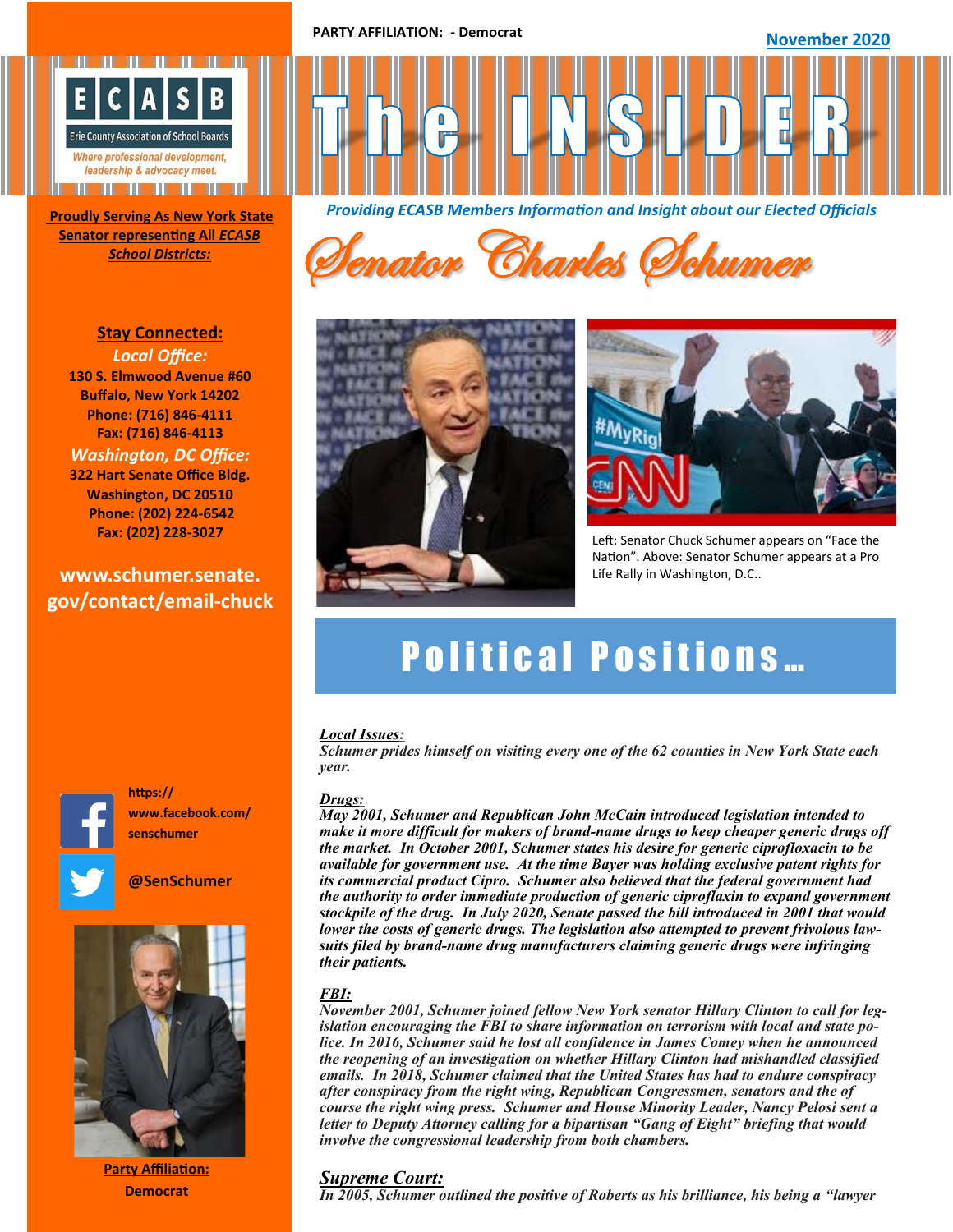

# *COMMITTEES:*

**Committee on Rules and Administration Select Committee on Intelligence.**

# **Caucus Memberships:**

- **Afterschool Caucuses**
- **Congressional Next-Gen 9-1-1**

*Providing ECASB Members Information and Insight about our Elected Officials* 



*Charles Schumer was born in Midwood, Brooklyn November 23, 1950. He is the son of Selma and Abraham Schumer. His mother was a homemaker and his father ran an exterminating business. He and his family are Jewish. He is married to his wife Iris, and they have two children. They were married September 21, 1980 and the ceremony took place at the Windows on the World at the top of the North Tower of the World Trade Center.* 

*He is a cousin to comedian Amy Schumer.* 

*Senator Schumer is a graduate of Harvard College and Harvard Law School. He graduated as the class valedictorian from James Madison High School in 1967, competed on the television quiz show It's Academic and scored a super-score on his SAT with a score of 1600. Although he earned his Juris Doctor with honors in 1974, and went on to pass the New York State bar exam in 1975 he never practiced law, and instead chose to enter the field of politics instead. He was a three-term member of the New York State Assembly from 1975– 1980. He served in the House of Representatives from 1981 - 1999, first representing New York's 16th congressional district , before it was redistricted to the 10th congressional district in 1983, and the 9th congressional district ten years later. In 1998, he was elected as US. Senator after defeating 3 term incumbent Al D'Amato.* 

*He was re-elected in 2004 with 71% of the vote, in 2010 with 66 percent of the vote, and in 2016 with 70% of the vote.* 

*From 2005-2009, he was chairman of the Democratic Senatorial Campaign Committee . During that time, he oversaw 14 Democratic gains in the senate from 2006-2008.* 

*He was the third-ranking Democrat in the Senate, behind Senate Minority Leader Harry Reid and Minority Whip Dick Durbin. He served as Vice Chairman of the Democratic Caucus in the Senate from 2007—2017. Charles Schumer won his fourth term in the Senate in 2016 and was unanimously elected Minority Leader to succeed Harry Reid.* 

*In January of 2007, he published a book called "Positively American: Winning Back the Middle Class-Majority One Family at a Time, outlining strategies with which Democrats could court middle class voters.*